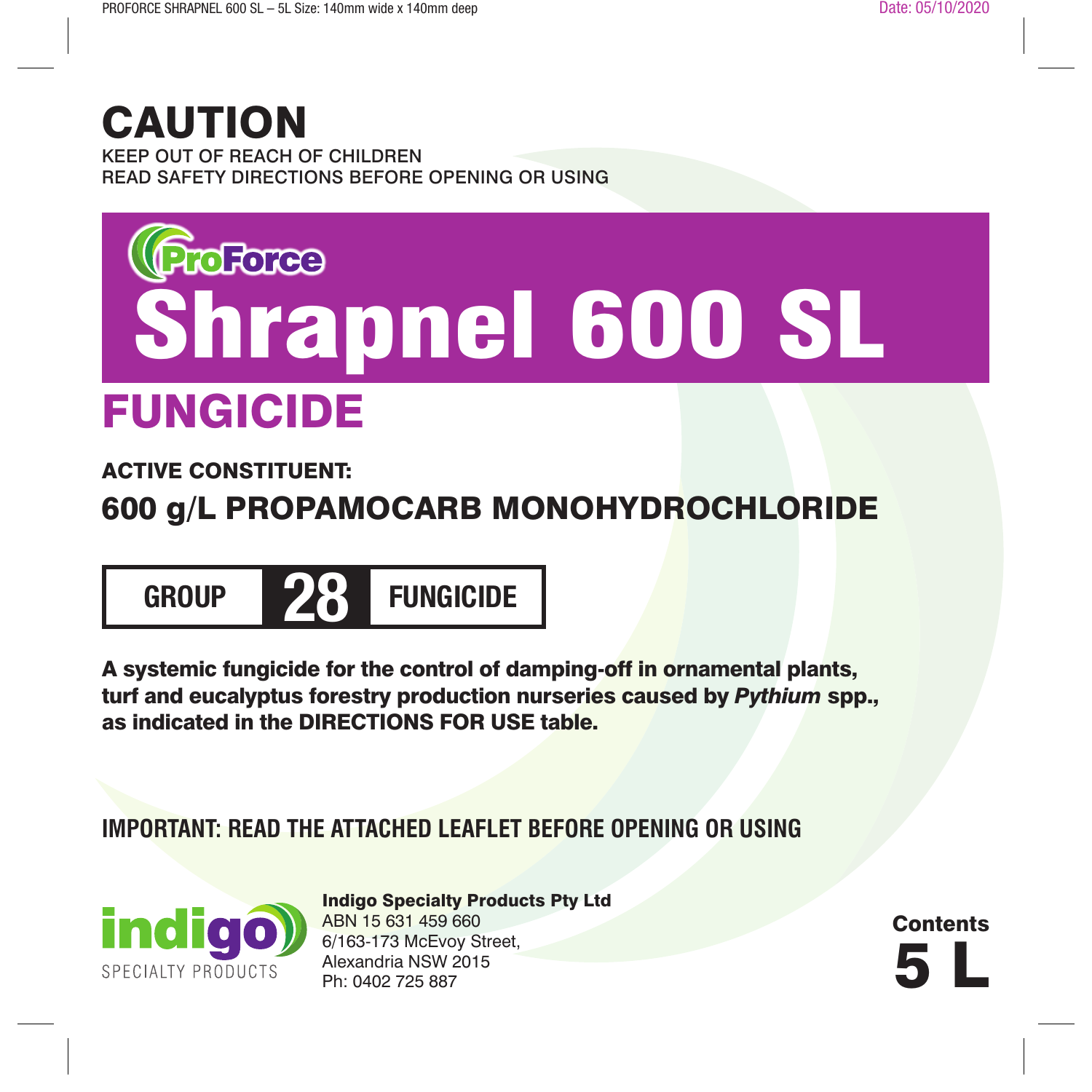## **FUNGICIDE** ©ை<br>Shrapnel 60<u>0 SL</u>

#### **STORAGE AND DISPOSAL**

Store in the closed, original container in a cool, well-ventilated area. Do not store for prolonged periods in direct sunlight. Triple rinse containers before disposal. Add rinsings to spray tank. DO NOT dispose of undiluted chemicals on site. If recycling, replace cap and return clean containers to recycler or designated collection point. If not recycling, break, crush or puncture and deliver empty packaging to an approved waste management facility. DO NOT burn empty containers or product. DO NOT re-use empty containers for any other purpose.

#### **SAFETY DIRECTIONS**

Will irritate the eyes and skin. Avoid contact with eyes and skin. Repeated exposure may cause allergic disorders. When opening container and preparing spray wear elbow length PVC gloves. Wash hands after use. After each day's use, wash gloves.

#### **FIRST AID**

If poisoning occurs, contact a doctor or Poisons Information Centre. Phone Australia 13 11 26, New Zealand 0800 764 766.

#### **SDS**

Additional information is listed in the safety data sheet (SDS). A safety data sheet for ProForce SHRAPNEL 600 SL Fungicide is available from Indigo Specialty Products Pty Ltd on request.

**CONDITIONS OF SALE:** Seller warrants that the product conforms to its chemical description and is reasonably fit for the purposes stated on the label when used in accordance with directions under normal conditions of use. No warranty (other than non-excludable statutory warranties) of merchantability or fitness for a particular purpose, express or implied, extends to the use of product contrary to label instructions, or under off-label permits not endorsed by Indigo Specialty Products Pty Ltd or under abnormal conditions. Indigo Specialty Products Pty Ltd accepts no liability for any loss or damage arising from incorrect storage, handling or use.





Batch No.

Date of **Manufacture** 

APVMA Approval No.: 89397/127348